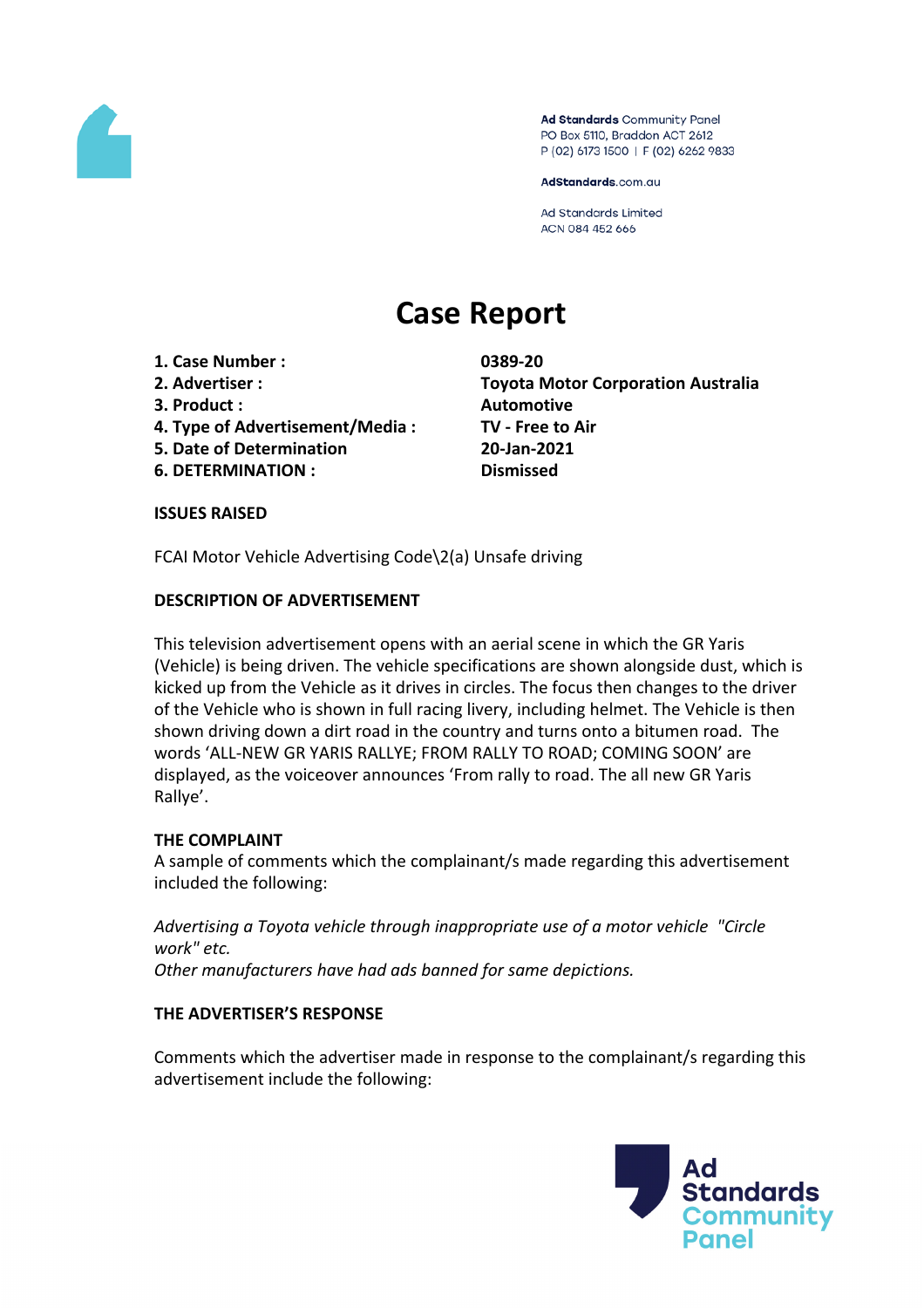

*Your letter refers to an advertisement by Toyota Motor Corporation Australia Ltd (Toyota) featuring the Gazoo Racing (GR) Yaris during a testing activity.*

*Toyota takes its commitment to both the AANA Code of Ethics (AANA Code) and the FCAI Voluntary Code of Practice for Motor Vehicle Advertising (FCAI Code) seriously and is aware of the potential impact of its advertising on the community as a whole. Accordingly, all advertising, including the Advertisement, is carefully reviewed to ensure both legal compliance and that community standards are respected.*

#### *The Advertisement*

*The Advertisement opens with an aerial shot of an off-road testing ground on which the GR Yaris (Vehicle) is being tested. The vehicle specifications are shown alongside dust, which is kicked up from the Vehicle as it drives around the track. The Vehicle is shown driving in tight circles designed to test the Vehicle's handling and control. The focus then changes to the driver of the Vehicle, renowned professional rally driver, Harry Bates. Mr Bates is the 2019 Australian Rally Champion. Mr Bates is shown in full racing livery, including helmet. The shot then pans out to the front of the vehicle as Mr Bates drives the Vehicle across the testing ground.*

*The Vehicle is then shown driving down a dirt road in the country, indicating that Mr Bates has left the testing ground. The Toyota Gazoo Racing logo is displayed prominently above the vehicle as Mr Bates continues onto a bitumen road. The words 'ALL-NEW GR YARIS RALLYE; FROM RALLY TO ROAD; COMING SOON' are displayed, as the voiceover announces 'From rally to road. The all new GR Yaris Rallye'.*

#### *The Complaint*

*In your letter, you state that the Complaint was received on 21 December 2020, and that it stated:*

*"Advertising a Toyota vehicle through inappropriate use of a motor vehicle "Circle work" etc. REASON FOR CONCERN: Other manufacturers have had ads banned for same depictions."*

*You have advised us that the Complaint raises issues under Sections 2, 3 and 4 of the FCAI Code of Practice for Motor Vehicle Advertising (FCAI Code), and Section 2 of the AANA Advertise Code of Ethics (AANA Code).*

#### *Toyota Response to the Complaint under FCAI Code*

*Toyota's intention is to ensure that these Advertisements are created in accordance with the FCAI Code and the AANA Code. It is not Toyota's intention in this Advertisement or in any other advertisements to portray driving that could be characterised as unsafe or in contravention of the FCAI Code or AANA Code, or any road safety rules and regulations.*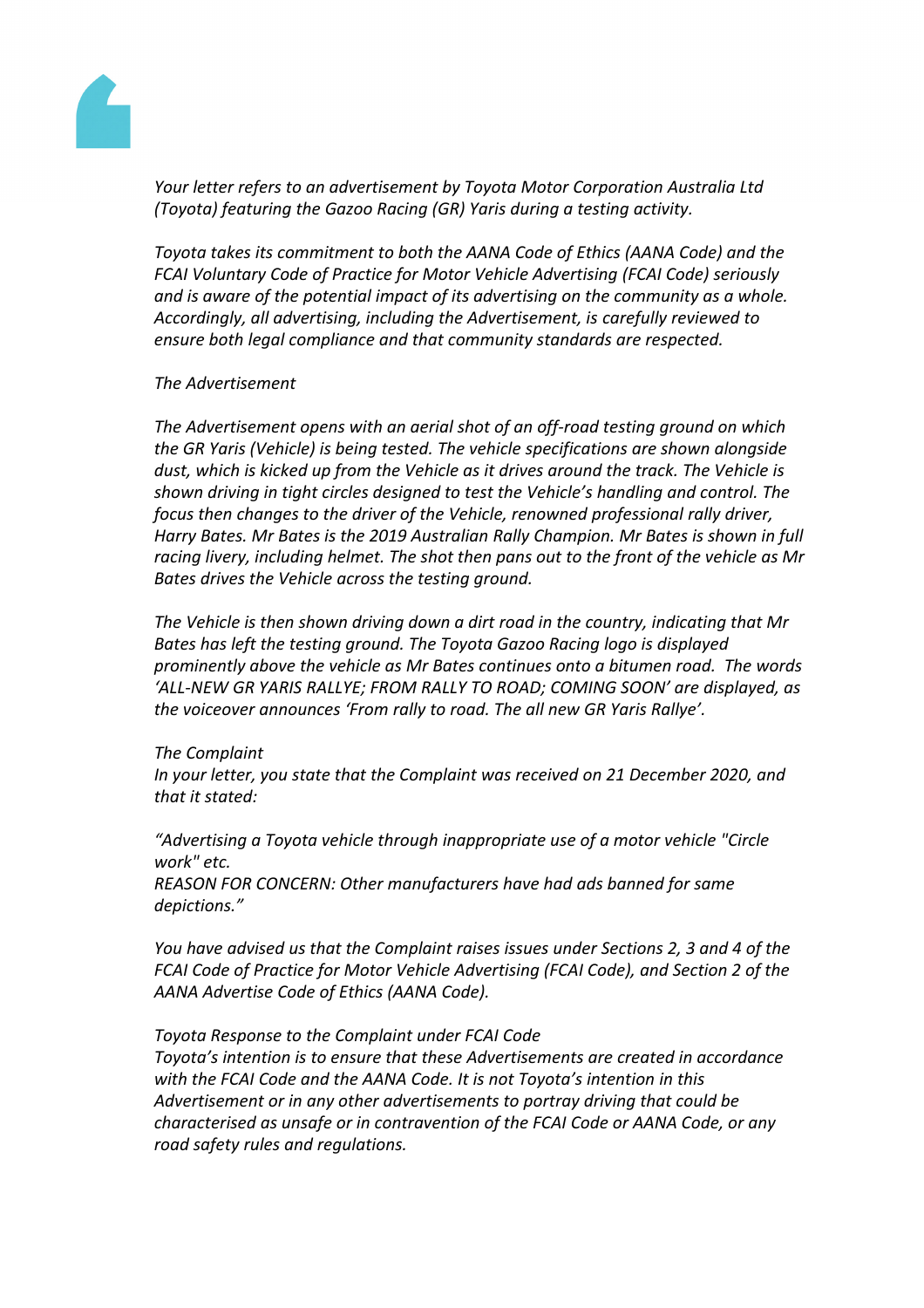

*Toyota's intention is not to encourage customers to drive vehicles in an unsafe manner. Toyota's intention is to emphasise that Toyota developed and tested its new vehicle technology in extreme conditions, including the off-road testing ground shown in the Advertisement. The words: "FROM RALLY TO ROAD", together with sequence of the Vehicle leaving the off-road testing ground and entering a public road, intend to demonstrate that the technology developed and tested in the Vehicle during testing conditions is used to make the vehicle better for consumers. The majority of the Advertisement was filmed internationally by Toyota Australia's affiliates. However, Toyota Australia modified the Advertisement by including shots of renowned rally driver Harry Bates, and the end sequence featuring Mr Bates driving on public roads. By adding these shots, Toyota Australia has sought to ensure that the Advertisement complies with the FCAI Code and the AANA Code.*

*The last approx. 10 seconds of the Advertisement features the Vehicle being driven in ordinary 'on-road' operation. In these shots, the Vehicle is being driven safely and in compliance with all applicable road rules and regulations. Toyota confirms that the Vehicle was being driven within the legal speed limit and that the speed was closely monitored at all times during filming. Toyota confirms that it obtained council approval and permits as necessary for filming each sequence. Toyota Australia has not made the Advertisement available on the internet. However, other global Toyota subsidiaries may have made the off-road testing content available on platforms such as YouTube.*

*The first approx. 20 seconds of the Advertisement features footage of the Vehicle engaged in an off-road testing activity. Although this portion of the Advertisement was not filmed by Toyota Australia, we have taken steps to ensure that the sequence is clearly identifiable as a testing or proving activity, including by showing the driver in full racing livery. Under the FCAI Code, the use of testing or proving activity in Advertisements is permissible in instances where the activity is within a closed circuit environment (off public roads) or a type for which a permit would normally be available in Australia. In the Advertisement, Mr Bates appears in clearly identifiable racing livery and has taken relevant safety precautions (such as wearing a helmet and seat belt). Likewise, the testing ground is clearly identifiable as being an off-road testing ground, and not a public road. Furthermore, Toyota has emphasised that these shots were taken as part of a testing or proving activity by including the disclaimer "Filmed under controlled circumstances with a professional driver."*

*While the Advertisement does depict the Vehicle in "off-road operation", this is because the Vehicle is being shown in off-road testing activities. Under section 4 the FCAI Code, Advertisers can portray the performance and abilities of their vehicles in "off-road operation". The depiction of the Vehicle driving off-road over loose dirt terrain was intended to show that the Vehicle's all-wheel drive capabilities have been tested in off-road settings, rather than demonstrating what customers may do with the vehicle if purchased. The off-road driving segments were filmed under controlled conditions and did not cause deliberate or significant environmental damage, as it was in a designated off-road testing facility. The Vehicle has all-wheel drive capability and is a passenger vehicle that does not exceed 9 seating positions.*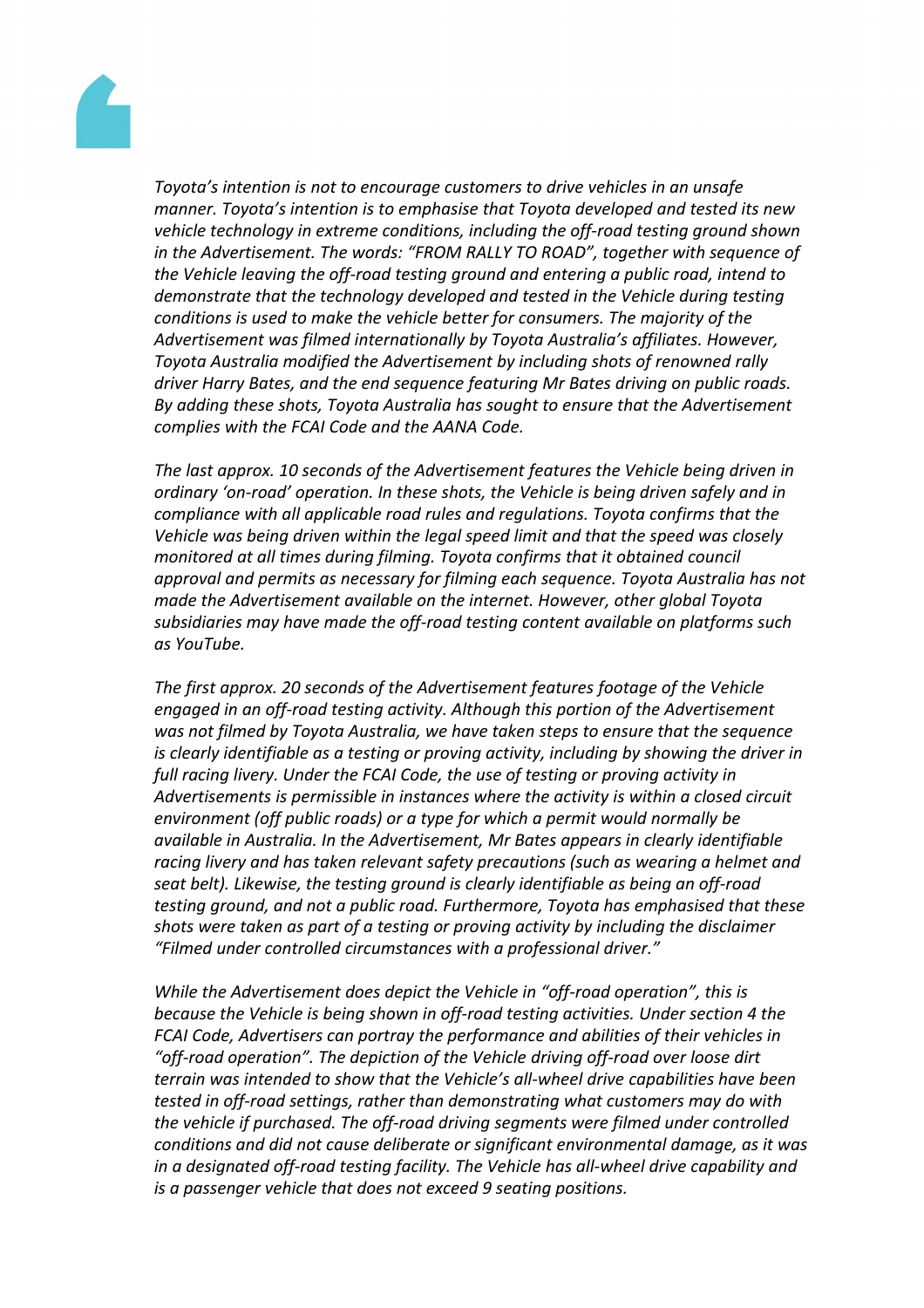

*Toyota also confirms that, at all times during the filming, the drivers were all professional drivers and were always in full control of the Vehicle.*

*Toyota takes the opinion of the complainant very seriously. However, it is our strong belief that the Advertisement does not contravene the FCAI Code or the applicable laws and regulations that govern community roads and driving standards. Toyota maintains that the advertisement does not portray unsafe or dangerous driving under section 2 of the FCAI Code, and likewise, depicts automotive testing activities in accordance with section 3 of the FCAI Code and off-road driving in accordance with section 4 of the FCAI Code.*

#### *Toyota Response to Complaint under AANA Code*

*It is understood that the Board will review the advertisement and ensure that it complies with the entirety of Section 2 of the AANA Code. However, the complaint seems to relate more closely to Section 2.6 of the AANA Code, concerning Health and Safety, and does not seem to relate to the other sections. This would suggest that the complainant believes our Advertisement to depict material that is in contravention of prevalent community standards on health and safety. Toyota maintains that this Advertisement does not breach any section of the AANA Code and has addressed Section 2 (specifically Section 2.6) of the AANA Code below.*

*Toyota does not believe that any scene or image from the Advertisement violates Section 2.6 of the AANA Code. In particular, the Advertisement does not promote any unsafe behaviour whilst driving, nor is it contrary to the governing road rules and regulations.*

*As stated above, it is clear that, while driving the Vehicle, Mr Bates is engaging in testing or proving activities. He takes the necessary safety precautions such as wearing a helmet and seatbelt, and at all times is in full control of the motor vehicle. Where not engaged in a testing or proving activity, Toyota confirms that the Vehicle was being driven within the legal speed limit and was closely monitored at all times during filming. As such, we believe Toyota has not infringed any aspect of Section 2 of AANA Code, especially Section 2.6.*

*It is maintained that all drivers of the Vehicle were professional drivers and were always in full control the Vehicle. Given that these are professional drivers engaged in a testing or proving activity, these drivers are able to control the Vehicle to a much higher standard than a regular driver. Toyota is dedicated to upholding the highest degree of safety and control, not only whilst filming these advertisements, but also to the consumer that would purchase these vehicles.*

#### *In summation, Toyota submits that:*

*I. This Advertisement does not portray, to any degree, unsafe driving and other dangerous driving practices (section 2 of the FCAI Code)*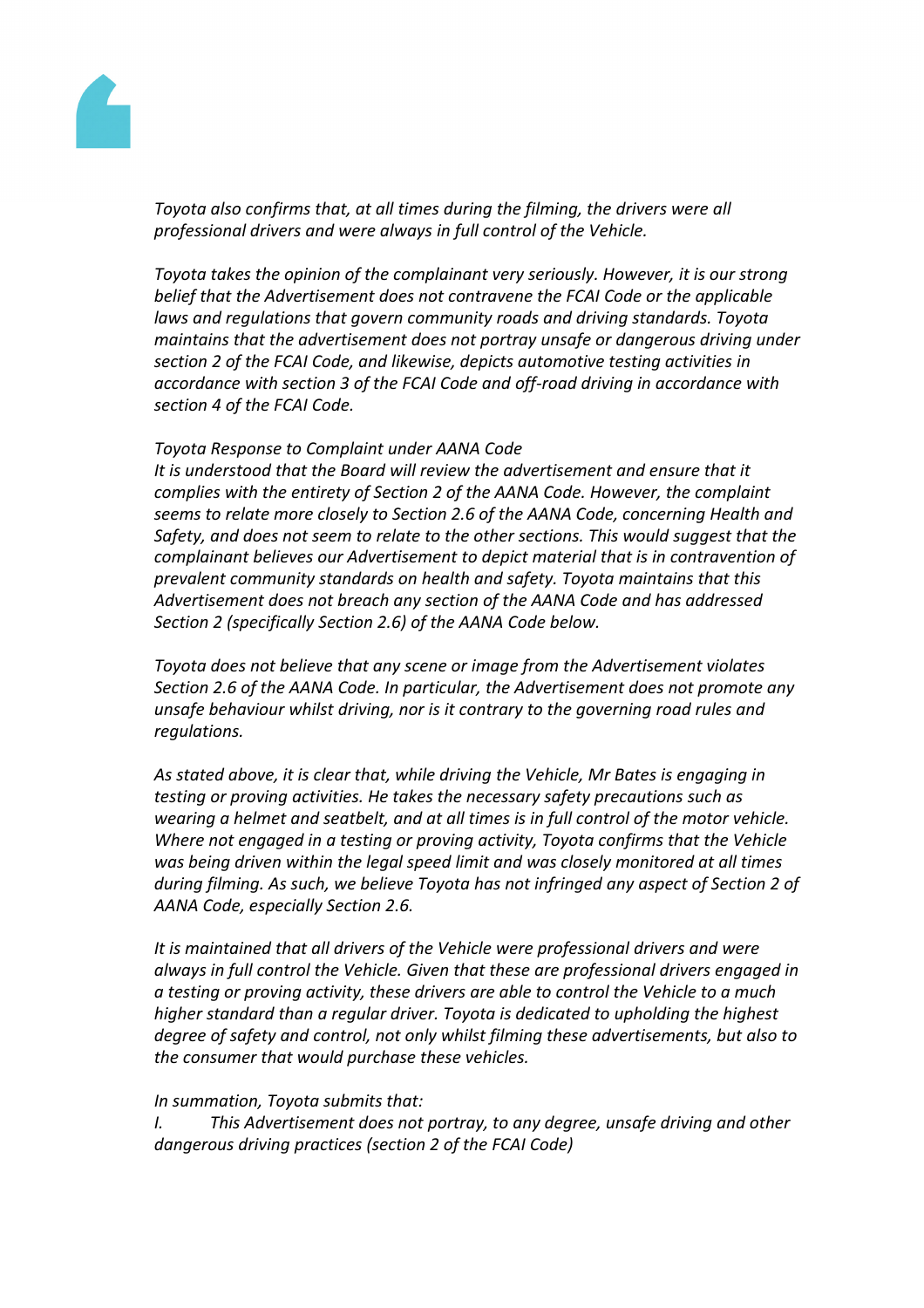

*II. This Advertisement depicts scenes of motor sport activity as one that is safe, maintained, and in compliance with the general safety requirements associated with the activity (section 3 of the FCAI Code)*

*III. This Advertisement depicts off road driving in vehicles that are suitable for such activity and that do not cause deliberate or significant environmental damage (section 4 of the FCAI Code)*

*IV. This Advertisement does not breach any section of the AANA Code of Ethics (specifically, Section 2.6 of the AANA Code)*

*V. Overall, this advertisement does not portray any unsafe, dangerous, or unethical practices or driving, and was created as a means of accentuating the technology featured in Toyota vehicles.*

*Given all of this, Toyota respectfully requests that the Complaint be dismissed. If you require any further information or assistance, please do not hesitate to contact the writer.*

## **THE DETERMINATION**

The Ad Standards Community Panel (Panel) was required to determine whether the material before it was in breach of the Federal Chamber of Automotive Industries Voluntary Code of Practice for Motor Vehicle Advertising (the FCAI Code).

The Panel noted the complainant's concern that the advertisement contains inappropriate use of a motor vehicle – including depictions of circle work.

#### **Is this an advertisement for a motor vehicle?**

The Panel considered whether the advertisement was for a motor vehicle. Motor vehicle is defined in the FCAI Code as meaning: "passenger vehicle; motorcycle; light commercial vehicle and off-road vehicle". The Panel determined that the GR Yaris was a Motor Vehicle as defined in the FCAI Code.

The Panel determined that the material before it was an advertisement for a motor vehicle and therefore that the FCAI Code applied.

**Clause 2(a): Advertisements for motor vehicles do not portray ...unsafe driving, including reckless or menacing driving that would breach any Commonwealth law or the law of any State or Territory in the relevant jurisdiction in which the advertisement is published or broadcast dealing with road safety or traffic regulation, if such driving were to occur on a road or road-related area, regardless of where the driving is depicted in the advertisement.**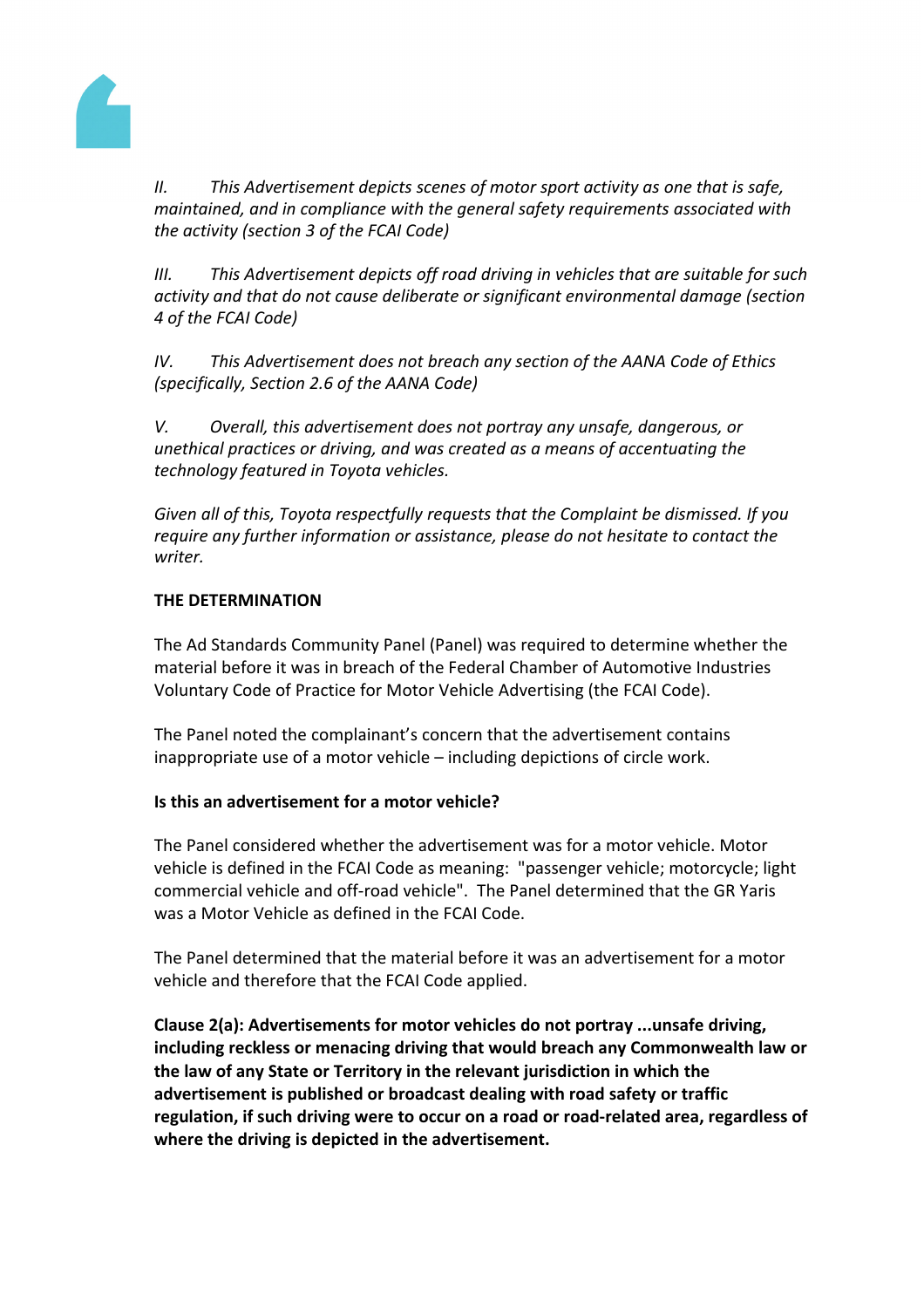

The Panel first noted the scenes in the advertisement where the vehicle was shown driving in circles with dust spraying into the air.

The Panel noted the advertiser's response that the advertisement clearly shows that the beginning sequence of the advertisement is clearly identifiable as a testing or proving activity, including by showing the driver in full racing livery.

The Panel noted Clause 3 of the FCAI code provides:

*"*Without limiting the general application of clause 2, advertisers may make use of scenes of motor sport; simulated motor sport; and vehicle-testing or proving in advertising, subject to the following:

(a) Such scenes should be clearly identifiable as part of an organised motor sport activity, testing or proving activity, or vehicles being driven in a highperformance sports nature, provided that this activity is within an closed circuit environment (off public roads) of a type for which a permit would normally be available in Australia.

(b) Any racing or competing vehicles depicted in motor sport scenes should be in clearly identifiable racing livery.*"*

The Panel noted that the advertisement featured a professional rally driver in full racing livery. The Panel noted the advertiser's response that the footage was of a driver in a testing ground. The Panel considered that although the voice-over mentions rally driving, and the advertisement features a well-known rally driver in full racing livery, the footage at the start of the advertisement is of a vehicle-testing ground and is not a depiction of motor sport. As such, the Panel considered that the vehicle itself did not need to be in racing livery to comply with the code.

The Panel considered that the behaviour in the advertisement would be illegal if performed on a road or road related area, however, in the context of the advertisement the driving behaviour is within a closed circuit environment and undertaken to demonstrate the vehicle's capabilities.

The Panel considered that the first part of the advertisement was in line with the requirements under Clause 3 of the FCAI Code, and was not in breach of Section 2a of the FCAI Code.

The Panel noted the scene which featured the vehicle pulling onto the road.

The Panel noted that the vehicle does indicate however considered this is difficult to see in the context of the advertisement.

A minority of the Panel considered that the vehicle did not appear to slow down towards the intersection, and there was no indication that the driver checked that the